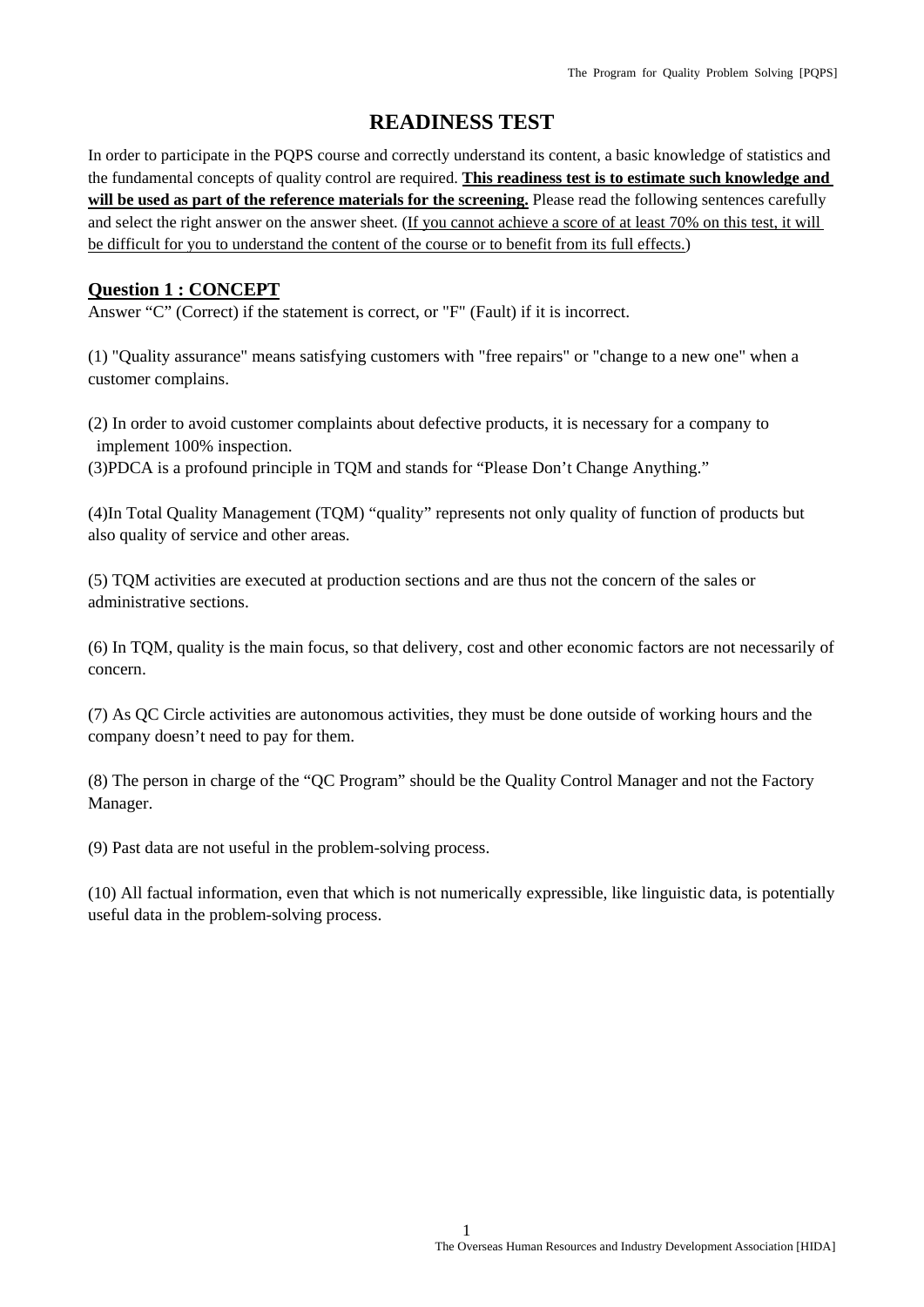## **Question 2: Ability to Draw Up Diagrams**

The following table is a computation table used when drawing up a Pareto Diagram which is one of the QC tools. Select the correct numbers in cells  $(1) - (5)$  in the table.

| <b>Data Sheet for Pareto Diagram</b> |                      |                     |                                |                          |  |  |  |  |
|--------------------------------------|----------------------|---------------------|--------------------------------|--------------------------|--|--|--|--|
| Type of<br>Defect                    | Number<br>of Defects | Cumulative<br>Total | Percentage of<br>Overall Total | Cumulative<br>Percentage |  |  |  |  |
| A                                    | 72                   | 72                  | 36                             | 36                       |  |  |  |  |
| B                                    | 38<br>110            |                     | 19                             | 55                       |  |  |  |  |
| $\mathcal{C}$                        | 26                   | 136                 | (1)                            | 68                       |  |  |  |  |
| D                                    | 14                   | 150                 | (2)                            | (3)                      |  |  |  |  |
| Ε                                    | 10                   | (4)                 | 5                              | (5)                      |  |  |  |  |
| Others                               | 40                   | 200                 | 20                             | 100                      |  |  |  |  |
| Total                                | 200                  | 200                 | 100                            | 100                      |  |  |  |  |

**[ a:7 b:13 c: 75 d:80 e: 160 f:165]**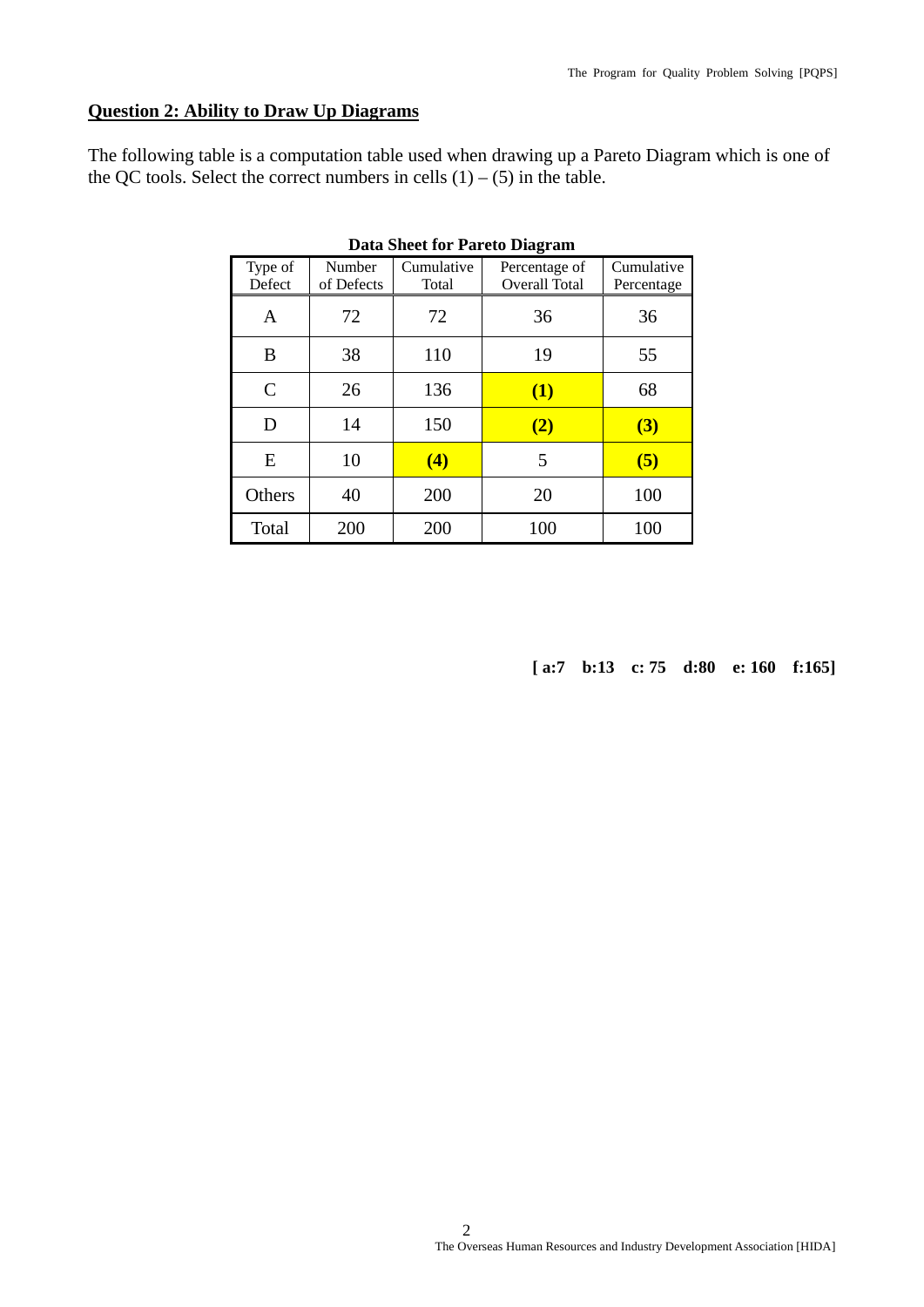## **Question 3 : Basic Computational Ability which is required to utilize QC tools**

Calculate the following and select the right answer.

1) 
$$
\frac{(13.42 + 13.62 + 13.66 + 13.48 + 13.52 + 13.57) \div 6 =
$$
  
\n2) 
$$
2.523 + 0.005 \times \frac{30}{90} =
$$
  
\n3) 
$$
\frac{1}{100^{2}}(1917 - \frac{1}{7} \times 103^{2}) =
$$
  
\n4) 
$$
\frac{29.86 + 0.577 \times 27.44 =}{29.86 - 0.577 \times 27.44 =
$$
  
\n5) 
$$
\frac{29.86 - 0.577 \times 27.44 =}{\sqrt{0.669 \times 10^{-2}} =
$$
  
\n7) 
$$
\frac{0.005 \times \sqrt{(302 - \frac{30^{2}}{90}) \div (90 - 1)} =
$$
  
\n8) 
$$
\frac{2312.02 - \frac{263.2^{2}}{30} =
$$
  
\n9) 
$$
\frac{0.0913}{\sqrt{2.88 \times 0.00840}} =
$$

[**a:** 0.00906 **b:** <sup>2</sup> 4.01 10 <sup>−</sup> × **c:** 0.082 **d:** 0.59 **e:** 2.52467 **f:** 2.88 **g:** 13.545 **h:** 14.03 **i:** 45.69 **j:** 50.00]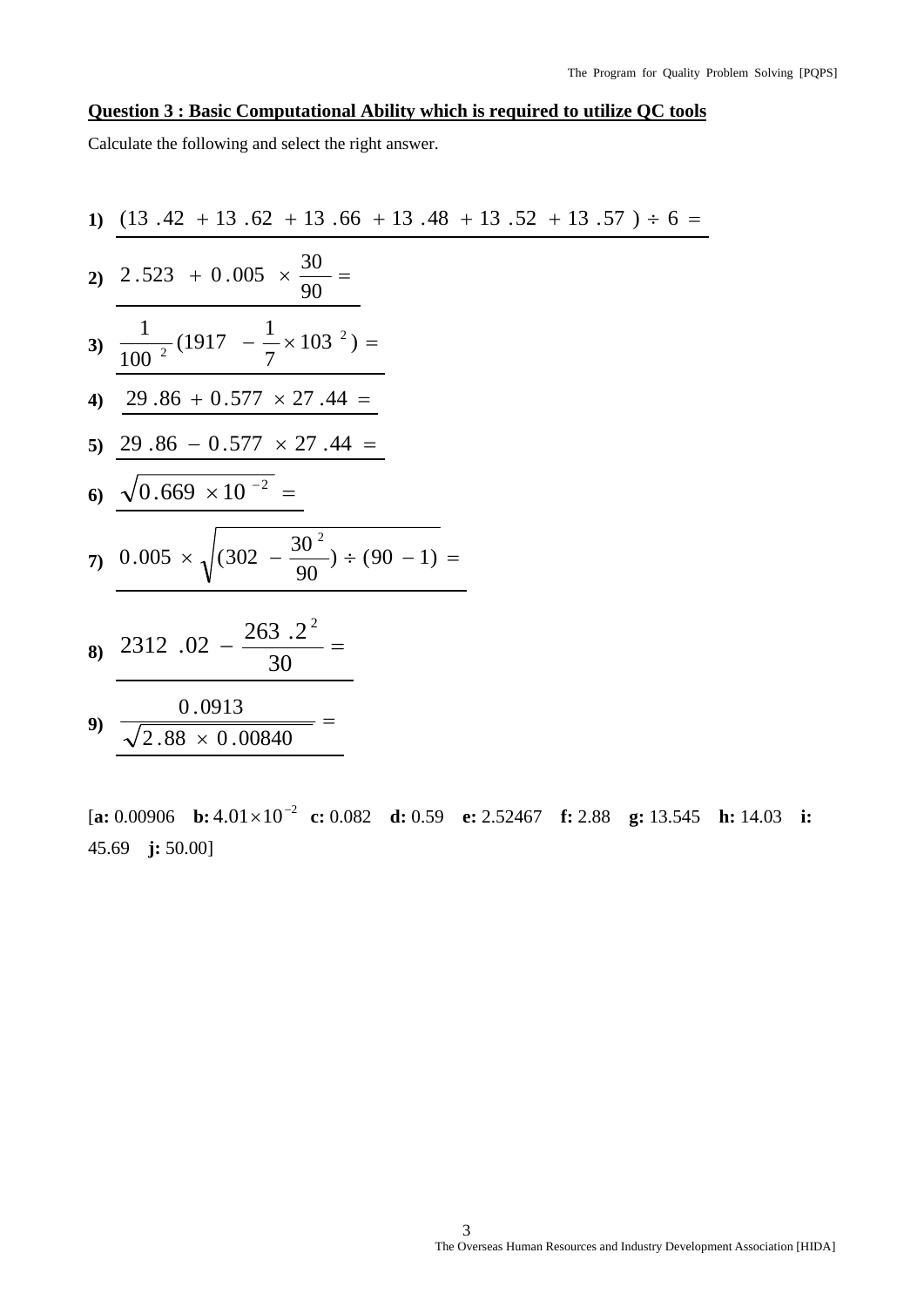## **Question 4: Mean & Standard Deviation**

Calculate the mean and standard deviation of the next set of data, and select the right answer.

| 1) | $\mathfrak{2}$ | 5<br>$\mathbf{1}$ |                            | 3                   |       |    | $\overline{4}$ |        |  |
|----|----------------|-------------------|----------------------------|---------------------|-------|----|----------------|--------|--|
|    |                |                   | $\boldsymbol{\chi}$        |                     | $s =$ |    |                |        |  |
|    |                |                   |                            |                     | (1)   |    | (2)            |        |  |
| 2) | 22             | 25                | 21                         | 23                  |       | 24 |                |        |  |
|    |                |                   | $\boldsymbol{\mathcal{X}}$ |                     | $s =$ |    |                |        |  |
|    |                |                   |                            |                     | (3)   |    | (4)            |        |  |
| 3) | 234562         |                   | 234565                     | 234561              |       |    | 234563         | 234564 |  |
|    |                |                   |                            | $\boldsymbol{\chi}$ |       |    | $s =$          |        |  |
|    |                |                   |                            |                     | (5)   |    | (6)            |        |  |

**[a: 1.56 b: 1.57 c: 1.58 d:3.0 e: 23.0 f: 234563.0 ]**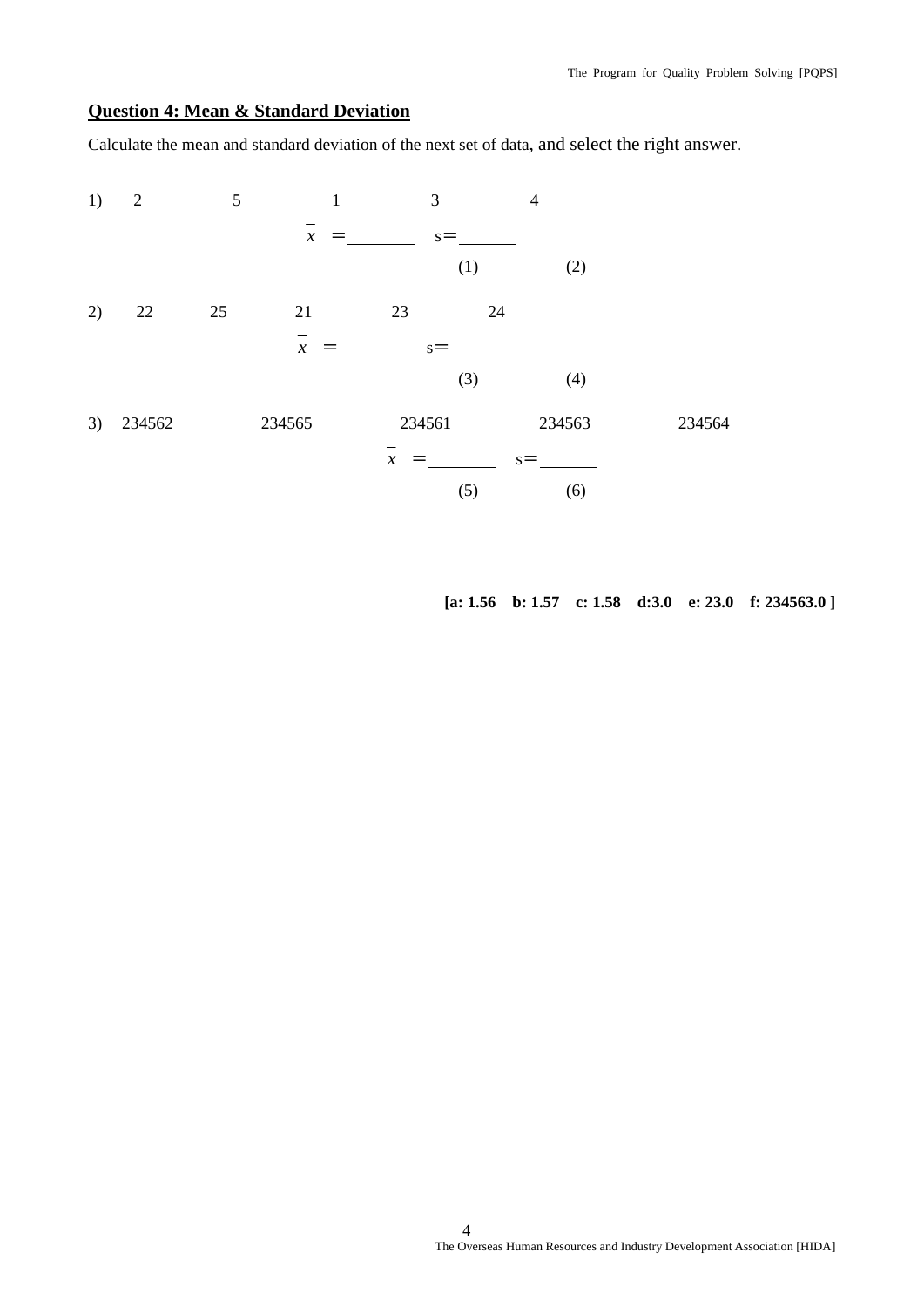### **Question 5: Ability to Draw a Graph**

Create the same type of graph shown below on the right as "Format" on the "Readiness Test Answer Sheet" by using the given data shown below on the left.

| X              | Y    | X  | Y    |
|----------------|------|----|------|
| 1              | 35.6 | 14 | 29.8 |
| $\overline{2}$ | 29.2 | 15 | 31.6 |
| 3              | 20.2 | 16 | 22.2 |
| 4              | 39.4 | 17 | 31.2 |
| 5              | 29.2 | 18 | 28.8 |
| 6              | 31.4 | 19 | 31.4 |
| 7              | 23.2 | 20 | 29.6 |
| 8              | 32.0 | 21 | 39.0 |
| 9              | 29.0 | 22 | 19.4 |
| 10             | 32.6 | 23 | 34.2 |
| 11             | 32.2 | 24 | 32.6 |
| 12             | 26.8 | 25 | 28.2 |
| 13             | 27.8 |    |      |



| {                        |                          |
|--------------------------|--------------------------|
| $\mathbf X$              | Y                        |
| $\mathbf{1}$             | 1                        |
| $\overline{c}$           | $\overline{\mathcal{L}}$ |
| 3                        | 9                        |
| $\overline{\mathcal{L}}$ | 14                       |
| $\overline{5}$           | 22                       |
| 6                        | 19                       |
| 7                        | 10                       |
| 8                        | 5                        |
| 9                        | 6                        |

2) Data Format

-----------------------------------------------------------------------------------------------------------------------------------------



| 3) Data |     |     |     | Format |
|---------|-----|-----|-----|--------|
| X       | Y   | X   | Y   | 930    |
| 8.6     | 889 | 8.7 | 896 | 920    |
| 8.9     | 884 | 8.4 | 894 | 910    |
| 8.8     | 874 | 8.2 | 864 | ,900   |
| 8.8     | 891 | 9.2 | 922 | 890    |
| 8.4     | 874 | 8.7 | 909 | 880    |
| 8.7     | 886 | 9.4 | 905 | 870    |
| 9.2     | 911 |     |     | 860    |
| 8.6     | 912 |     |     |        |
| 9.2     | 895 |     |     |        |

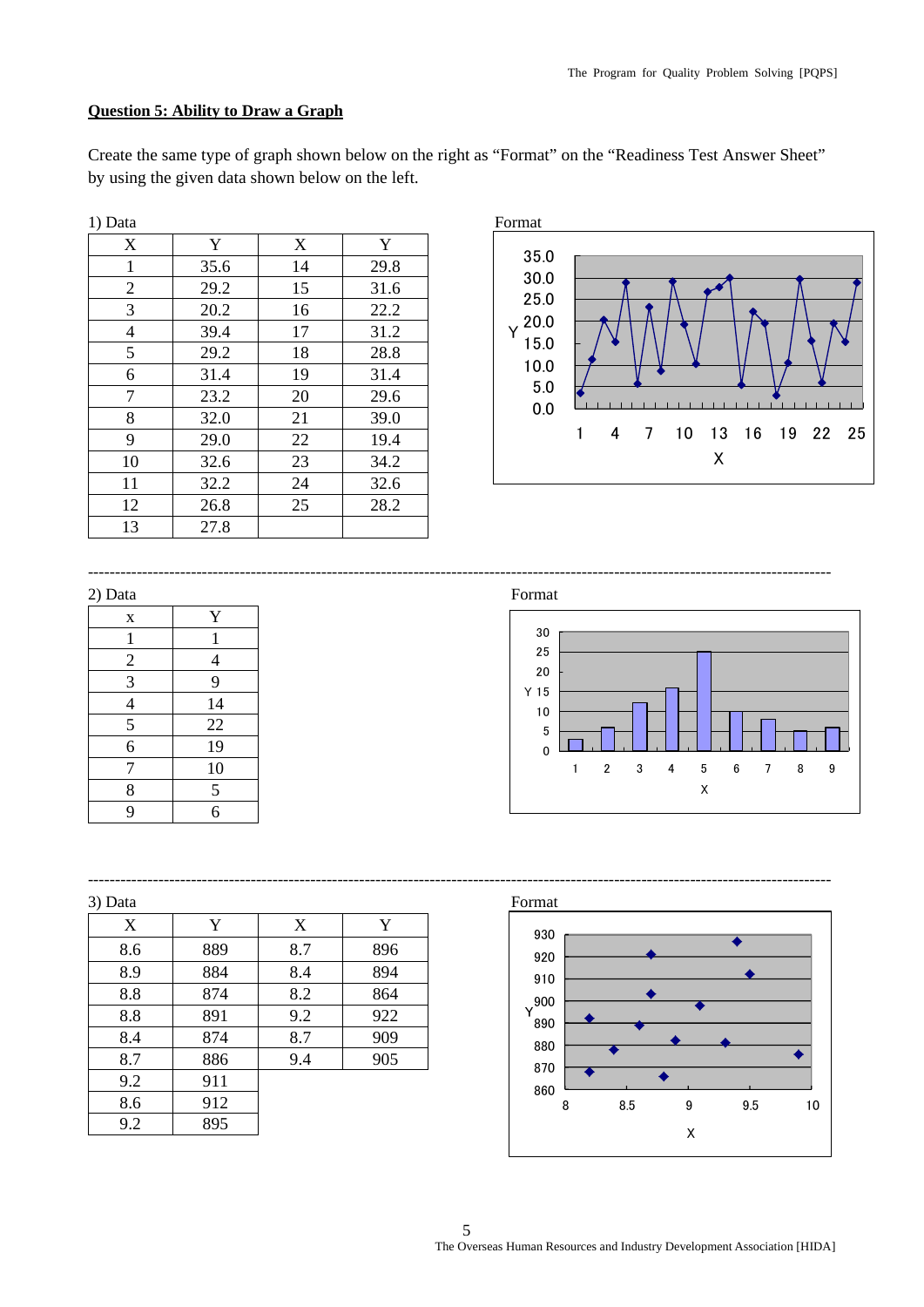### **Question 6: English Check Sheet**

### **Complete the following sentences with suitable words.**

#### **<Populations and Samples>**

 In quality control, we try to discover facts by collecting data and then take necessary action based on those facts. The data is not collected as an end in itself, but as a means of finding out the facts behind the data.

 For example, consider a sampling inspection. We take a sample from a lot, carry out measurements on it, and then decide whether we should accept the whole lot or not. Here our concern is not the sample itself, but the

quality of the whole lot. As another example, consider the control of a manufacturing process using an  $x - R$ 

control chart. Our purpose is not to determine the characteristics of the sample taken for drawing the *x* -R chart,

but to find out what state the process is in.

 The totality of items under consideration is called the *population*. In the first example above, the population is the  $[(1)]$ , and in the second it is the  $[(2)]$ .

 Some people may feel it difficult to regard a "process" as a "population" because while a "lot" is indeed a group of finite individual objects, a "process" itself is not a product at all, but is made up of the 5M's (man, machine, material, method, and measurement).

When we turn our attention to product-making function, we will recognize that the "process" produces unmistakably a group of products. Moreover, the number of products is infinite unless the "process" stops producing them, and for this reason, a process is considered to be an infinite **[(3)]**.

 One or more items taken from a population intended to provide information on the population is called *sample*. Since a  $[(4)]$  is used for estimating the characteristics of the entire population, it should be chosen in such a way as to reflect the characteristics of the population. A commonly-used sampling method is to choose any member of the population with equal probability. This method is called *random sampling*, and a sample taken by random sampling is called a *random sample*.

We obtain **[(5)]** by measuring the characteristics of a sample. Using this data, we draw and inference about the population, and then take some remedial action. However, the measured value of a sample will vary according to the sample taken, making it difficult to decide what action is necessary. Statistical analysis will tell us how to interpret such data.

**[a: data b: lot c: population d: process e: sample]**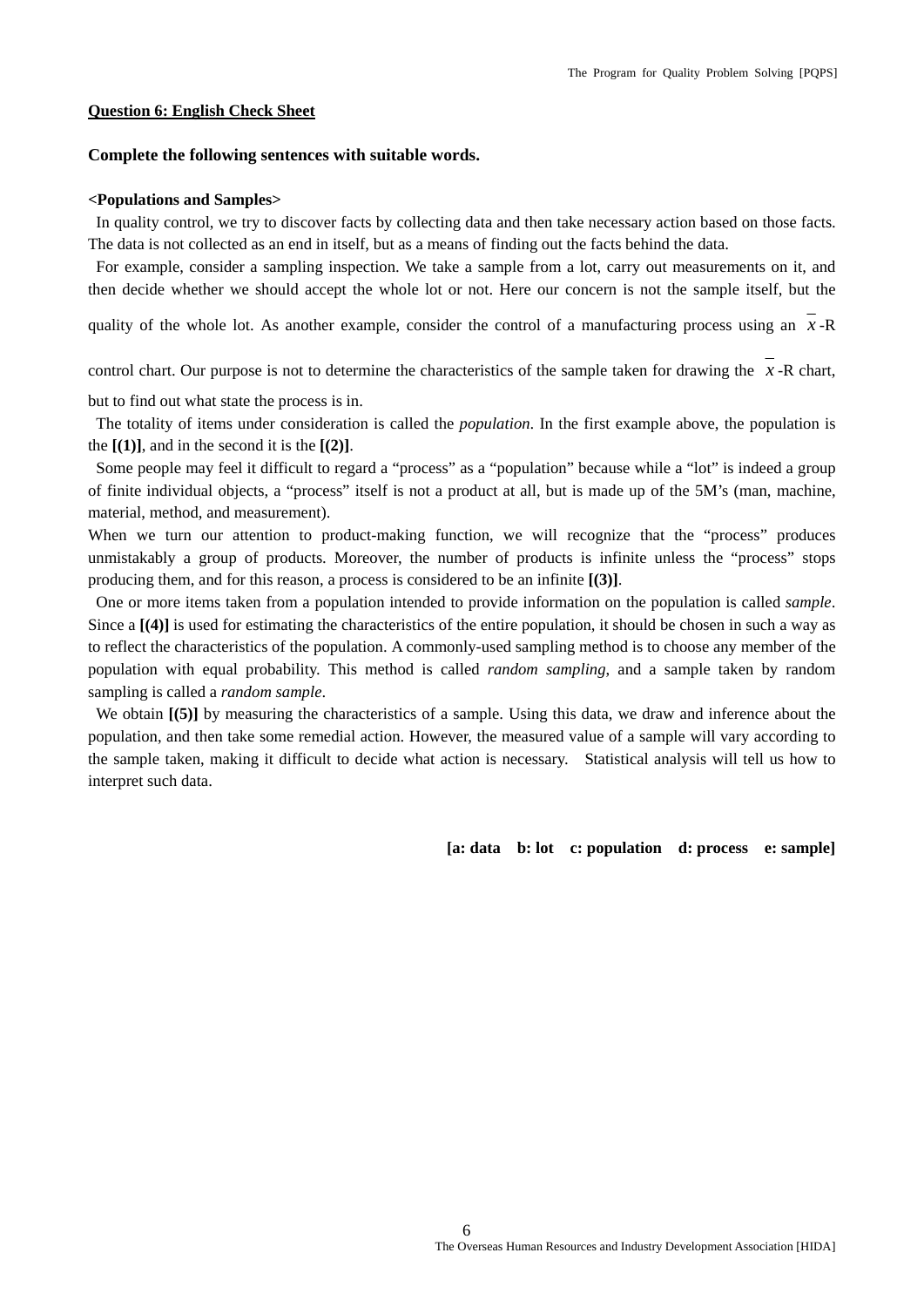|                   | (1)  | $\mathsf F$  | $\mathbf C$ |                |             |                                   |              |              |   |              |              |
|-------------------|------|--------------|-------------|----------------|-------------|-----------------------------------|--------------|--------------|---|--------------|--------------|
|                   | (2)  | F            | $\mathbf C$ |                |             |                                   |              |              |   |              |              |
|                   | (3)  | $\mathsf F$  | $\mathbf C$ |                |             |                                   |              |              |   |              |              |
|                   | (4)  | $\mathsf F$  | $\mathbf C$ |                |             |                                   |              |              |   |              |              |
|                   | (5)  | $\mathsf F$  | $\mathbf C$ |                |             |                                   |              |              |   |              |              |
| <b>Question 1</b> | (6)  | F            | $\mathbf C$ |                |             |                                   |              |              |   |              |              |
|                   | (7)  | $\mathsf F$  | $\mathbf C$ |                |             |                                   |              |              |   |              |              |
|                   | (8)  | $\mathsf F$  | $\mathbf C$ |                |             |                                   |              |              |   |              |              |
|                   | (9)  | $\mathsf F$  | $\mathbf C$ |                |             |                                   |              |              |   |              |              |
|                   | (10) | F            | $\mathbf C$ |                |             |                                   |              |              |   |              |              |
|                   | (1)  | $\mathsf a$  | $\mathsf b$ | ${\bf c}$      | ${\sf d}$   | ${\bf e}$                         | f            |              |   |              |              |
|                   | (2)  | a            | $\sf b$     | $\mathbf C$    | ${\sf d}$   | $\mathbf{e}% _{t}\left( t\right)$ | $\mathsf f$  |              |   |              |              |
| Question 2        | (3)  | $\mathsf a$  | $\sf b$     | ${\bf c}$      | ${\sf d}$   | $\mathsf{e}% _{t}\left( t\right)$ | $\mathsf f$  |              |   |              |              |
|                   | (4)  | $\mathsf a$  | $\sf b$     | ${\bf c}$      | ${\sf d}$   | $\mathbf{e}% _{t}\left( t\right)$ | $\mathsf f$  |              |   |              |              |
|                   | (5)  | $\mathsf a$  | $\mathsf b$ | $\mathbf C$    | d           | ${\bf e}$                         | $\mathsf f$  |              |   |              |              |
|                   | (1)  | a            | $\mathsf b$ | $\mathbf C$    | d           | ${\bf e}$                         | $\mathsf f$  | g            | h | i.           | j            |
|                   | (2)  | $\mathsf a$  | $\sf b$     | $\mathbf C$    | ${\sf d}$   | ${\bf e}$                         | $\mathsf f$  | g            | h | i.           | j            |
|                   | (3)  | $\mathsf a$  | $\sf b$     | $\mathbf C$    | ${\sf d}$   | $\mathsf{e}% _{t}\left( t\right)$ | $\mathsf f$  | g            | h | i.           | j            |
|                   | (4)  | $\mathsf a$  | $\mathsf b$ | $\mathbf C$    | d           | $\mathsf{e}% _{t}\left( t\right)$ | f            | $\mathsf g$  | h | i.           | j            |
| Question 3        | (5)  | a            | $\sf b$     | $\mathbf C$    | d           | $\mathsf{e}% _{t}\left( t\right)$ | $\mathsf f$  | $\mathsf g$  | h | $\mathbf i$  | j            |
|                   | (6)  | $\mathbf{a}$ | $\mathsf b$ | $\mathbf{C}^-$ | $\mathsf d$ | $\mathbf{e}$                      | $\mathsf f$  | $\mathbf{g}$ | h | $\mathbf{i}$ | $\mathbf{j}$ |
|                   | (7)  | $\mathsf{a}$ | $\sf b$     | $\mathtt{C}$   | ${\sf d}$   | $\mathsf{e}% _{t}\left( t\right)$ | $\mathsf f$  | $\mathsf g$  | h | i.           | j            |
|                   | (8)  | $\mathsf a$  | $\mathsf b$ | ${\bf c}$      | ${\sf d}$   | $\mathbf{e}% _{t}\left( t\right)$ | $\mathsf f$  | $\mathsf g$  | h | $\mathbf i$  | j            |
|                   | (9)  | $\mathsf a$  | $\mathsf b$ | $\mathtt{C}$   | ${\sf d}$   | $\mathbf{e}$                      | $\mathsf f$  | $\mathsf g$  | h | i.           | j            |
| Question 4        | (1)  | $\mathsf a$  | $\sf b$     | $\mathbf c$    | ${\sf d}$   | $\mathbf{e}% _{t}\left( t\right)$ | $\mathsf{f}$ |              |   |              |              |
|                   | (2)  | $\mathsf a$  | $\sf b$     | $\mathtt{C}$   | ${\sf d}$   | $\mathsf{e}% _{t}\left( t\right)$ | $\mathsf{f}$ |              |   |              |              |
|                   | (3)  | $\mathsf a$  | $\mathsf b$ | $\mathbf c$    | ${\sf d}$   | $\mathsf{e}% _{t}\left( t\right)$ | $\mathsf f$  |              |   |              |              |
|                   | (4)  | $\mathsf a$  | $\mathsf b$ | ${\bf c}$      | ${\sf d}$   | $\mathbf{e}% _{t}\left( t\right)$ | $\mathsf f$  |              |   |              |              |
|                   | (5)  | $\mathsf a$  | $\sf b$     | $\mathtt{C}$   | ${\sf d}$   | $\mathbf{e}% _{t}\left( t\right)$ | $\mathsf f$  |              |   |              |              |
|                   | (6)  | $\mathsf a$  | $\mathsf b$ | $\mathtt{C}$   | d           | $\mathbf{e}$                      | $\mathsf f$  |              |   |              |              |

# **Readiness Test Answer Sheets**

Question1-4, 6: Please circle the correct answer. Question5: Please make graphs on the sheet.